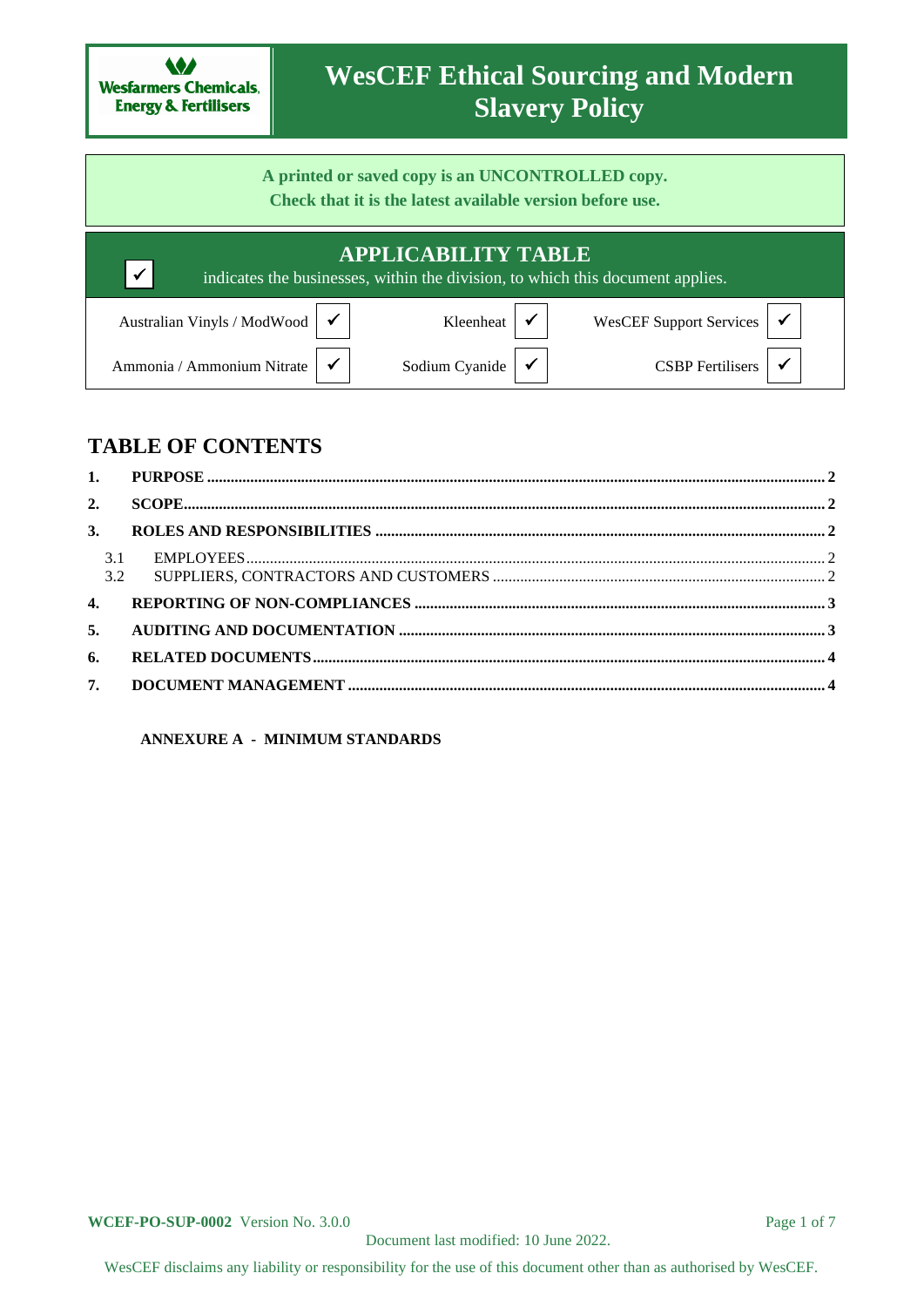

### **1. PURPOSE**

Wesfarmers Chemicals, Energy & Fertilisers (WesCEF) is committed to the highest standards of conduct and ethics in our supply chain. WesCEF supports a culture of ethical behaviour amongst our Suppliers, in particular consideration of the welfare, safety and wellbeing of workers, and potential environmental impacts of activities.

The Ethical Sourcing and Modern Slavery Policy describes WesCEF's approach to monitoring and managing this process to ensure compliance to the *Australian Modern Slavery Act 2018* and the Wesfarmers Ethical Sourcing and Modern Slavery Policy.

### **2. SCOPE**

This Policy applies to all business units and employees of WesCEF and all third parties, such as suppliers, contractors and customers of WesCEF and its business units.

# **3. ROLES AND RESPONSIBILITIES**

#### **3.1 EMPLOYEES**

- All employees are expected to follow this policy and report any identified breaches through the appropriate channels.
- Ensure WesCEF and its business units are addressing modern slavery and ethical sourcing risks in their operations and supply chains, in line with the intent set out in the Wesfarmers Ethical Sourcing and Modern Slavery Policy.
- Identified key employees are required to complete Wesfarmers Modern Slavery training.
- May be requested by our Customers or suppliers to complete Ethical Sourcing & Modern Slavery questionnaires in accordance with legislative or voluntary requirements. Managers who understand our policy and procedure may complete these requests. It is recommended they are then reviewed by the WesCEF Commercial Manager Procurement, currently Greg Lister, [listerg@wescef.com.au](mailto:listerg@wescef.com.au) before being sent.
- In consultation with the Supply Department, facilitate the requirements of the WesCEF Ethical Sourcing & Modern Slavery audit program with suppliers and third party auditors.

#### **3.2 SUPPLIERS, CONTRACTORS AND CUSTOMERS**

Policy Requirements

- All Suppliers, Contractors and Customers are expected to take reasonable steps to comply with the Minimum Standards set out in Annexure A of this policy.
- All Suppliers, Contractors and Customers are expected to follow this policy and report any identified breaches through the appropriate channels.
- Risk assessment of Suppliers, Contractors and Customers may result in the need to participate in the WesCEF Ethical Sourcing & Modern Slavery audit program audit program to demonstrate compliance with the *Australian Modern Slavery Act 2018* and the Wesfarmers Ethical Sourcing and Modern Slavery Policy
- Suppliers, Contractors and Customers who are unable to demonstrate a commitment to this policy, may be precluded from consideration of future business.

**WCEF-PO-SUP-0002** Version No. 3.0.0 **Page 2 of 7** Page 2 of 7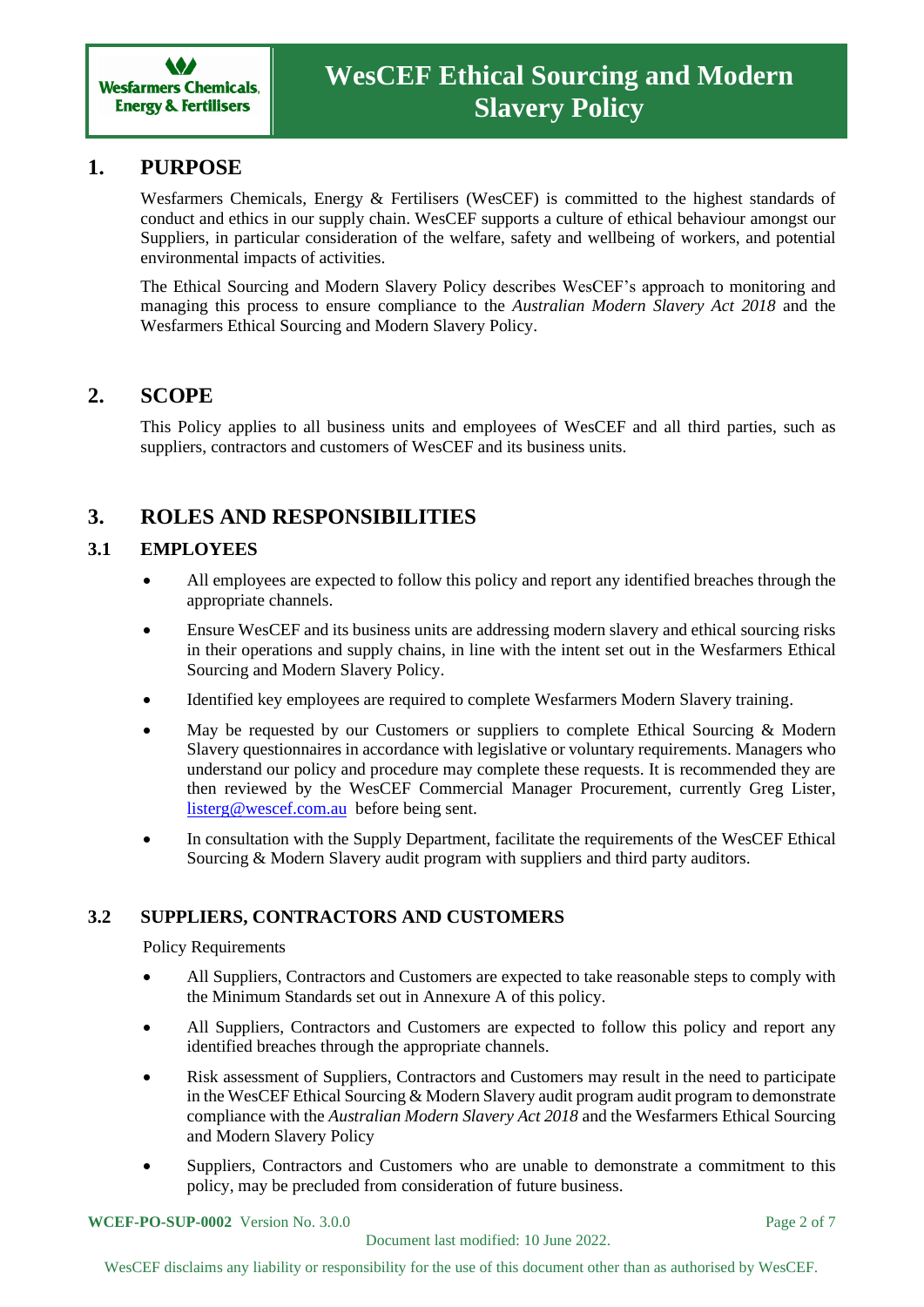

Legal Requirements

- All Suppliers must be compliant with all local laws and regulations that covers as a minimum key issues being;
	- o Compliance;
	- o Social Responsibility;
	- o Anti-Bribery and Corruption;
	- o Environment and Sustainability;
	- o Safety and Health; and
	- o Responsible Procurement.

Suppliers must also be compliant with the legal requirements of the countries in which they operate.

## **4. REPORTING OF NON-COMPLIANCES**

The Minimum Standards set out in Annexure A of this policy must be met by all employees and suppliers, WesCEF will consider a failure to comply with the standards a breach of the Policy and the Ethical Sourcing program. It is therefore expected that employees, suppliers or customers who become aware of known, suspected, or potential cases of non-compliance will make a report through the appropriate channels WesCEF has several channels for making a reports These include:

- Reporting to the WesCEF Chief Financial Officer, currently Aaron Hood, by phone  $(+61)$ 8 9312 9234) or emai[l ahood@wescef.com.au](mailto:ahood@wescef.com.au)
- o Reporting by post to c/- Level 14, Brookfield Place Tower 2, 123 St Georges Terrace, Perth, WA, 6000, Australia (marked to the attention of the Chief Financial Officer, WesCEF).
- o Reporting the matter to the STOP line Whistleblower Service hotline, which is a confidential independent third-party reporting service. Stop line can be contacted on 1300 304 550.

Reports can be made anonymously, by phone call or written statement directed to the STOP line service.

The person reporting potential misconduct will be asked to provide details including the persons involved, how and when the misconduct occurred if known, and any evidence available in relation to the misconduct.

## **5. AUDITING AND DOCUMENTATION**

As part of supplier Pre-qualification a an assessment of suppliers documentation including ethical sourcing and modern slavery policies and processes occurs to ensure compliance with WesCEF policy and regulatory requirements., WesCEF may, at its discretion, request an independent review of a Supplier's compliance with this policy via a more detailed risk assessment via the WesCEF Self Assessment Questionnaire (SAQ) or formally through the audit program..

Suppliers should ensure appropriate documentation and evidence is in place to demonstrate their use of effective ethical sourcing practices.

WesCEF must ensure appropriate processes are in place to effectively manage ethical sourcing and modern slavery issues raised.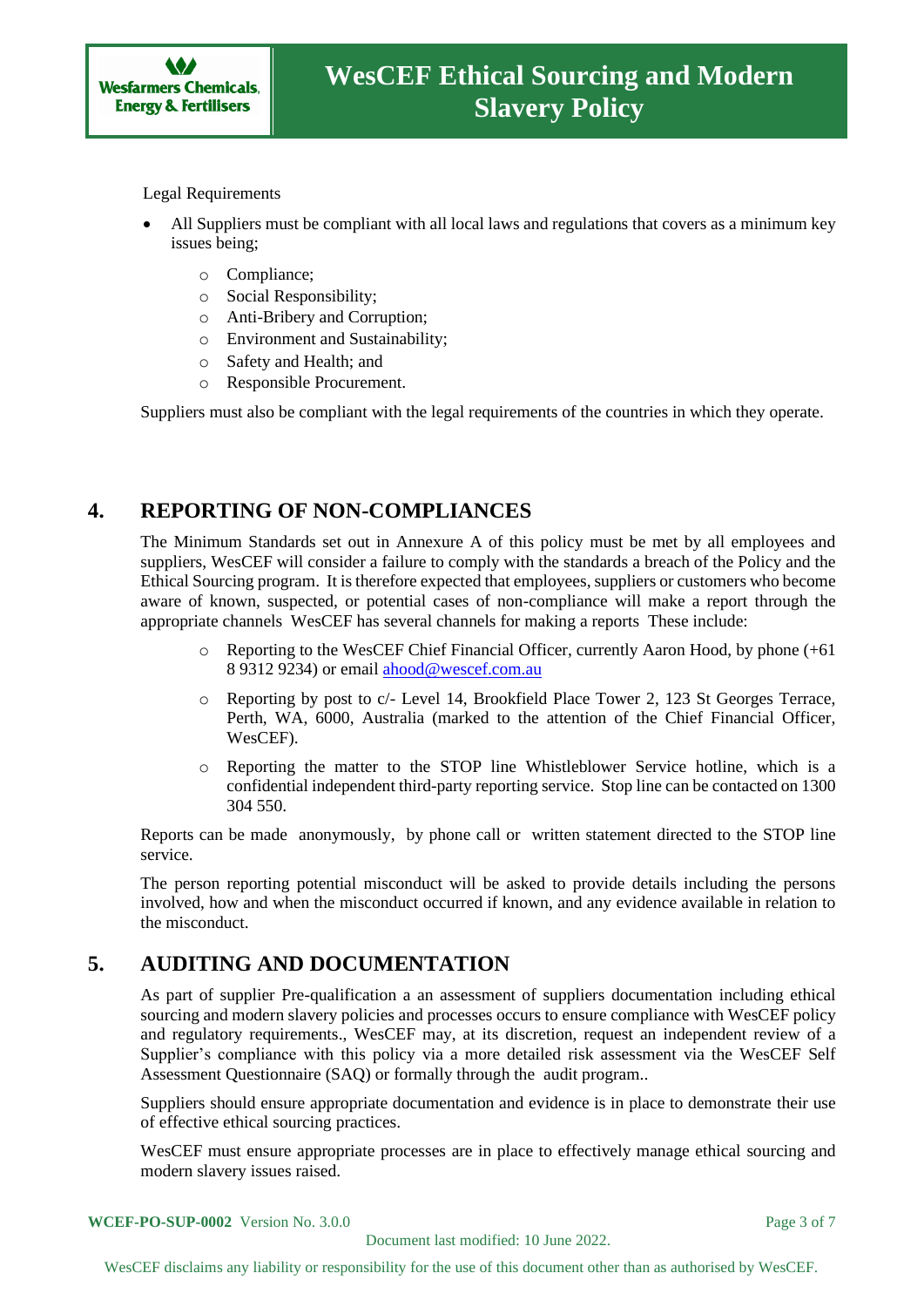

Where non-compliances to this policy are identified, these must be remedied within appropriate timeframes, and verified by WesCEF Commercial Manager Procurement to ensure appropriate actions have been taken.

# **6. RELATED DOCUMENTS**

- WesCEF Code of Conduct Policy (WCEF-PO-HRS-040-01)
- WesCEF Whistleblower Policy (WCEF-PO-HRS-000-02)
- WesCEF Ethical Sourcing and Modern Slavery Procedure (WCEF-PD-SUP-000-01)
- Wesfarmers Ethical Sourcing and Modern Slavery Policy (Last amended February 2019).

### **7. DOCUMENT MANAGEMENT**

#### Supersession

This policy supersedes all previous policies on Ethical Sourcing or Modern Slavery.

| <b>ANNEXURE A - MINIMUM STANDARDS</b> |                                                                                                                                                                                                                                                                                                                                                                                                                                                                                                                                                                              |  |
|---------------------------------------|------------------------------------------------------------------------------------------------------------------------------------------------------------------------------------------------------------------------------------------------------------------------------------------------------------------------------------------------------------------------------------------------------------------------------------------------------------------------------------------------------------------------------------------------------------------------------|--|
| No forced or bonded<br>labour         | Employment shall be freely chosen. Suppliers shall:                                                                                                                                                                                                                                                                                                                                                                                                                                                                                                                          |  |
|                                       | (a) not use any type of forced labour (any work or service extracted from any<br>person under the menace of any penalty, which work has not been freely chosen<br>by the person), bonded labour (work which is not for compensation received by<br>the worker, but to repay a debt, which is often incurred by another person offering<br>the worker's labour in exchange) or indentured labour (in which an employer<br>forbids workers from leaving employment at the worker's discretion);<br>(b) respect the freedom of movement of their workers and not restrict their |  |
|                                       | movement by controlling identity papers, holding money deposits or taking any<br>other action to prevent workers from terminating their employment; and                                                                                                                                                                                                                                                                                                                                                                                                                      |  |
| No child labour <sup>1</sup>          | (c) ensure that workers are free to leave their employer after reasonable notice.<br>Suppliers shall comply with the minimum legal working age in the country in                                                                                                                                                                                                                                                                                                                                                                                                             |  |
|                                       | question or in the absence of such law, by the International Labour Organisation<br>(ILO) Convention 138. Suppliers must be able to verify the age of all employees<br>to ensure compliance. Suppliers must accept the principles of remediation of child<br>and underage workers, and where such labour is discovered suppliers must<br>establish and implement appropriate remediation <sup>2</sup> for such workers and introduce<br>effective systems to prevent the use of child labour in the future.                                                                  |  |

<sup>&</sup>lt;sup>1</sup> 'Child labour' is defined as any work by a child or young person, which does not comply with the provisions of the relevant ILO standards, and any work that is likely to interfere with that person's education, or to be harmful to that person's health or mental, spiritual, moral or social development. 'Child (or Children)' is defined as a person under the age of 15, or below the age at which school attendance is not compulsory under local law, whichever is older.

#### **WCEF-PO-SUP-0002** Version No. 3.0.0 **Page 4 of 7**

<sup>&</sup>lt;sup>2</sup> 'Principles of remediation' is defined as a program enabling children and under age workers to return to quality education and establish and implement effective systems to prevent the use of child labour in the future.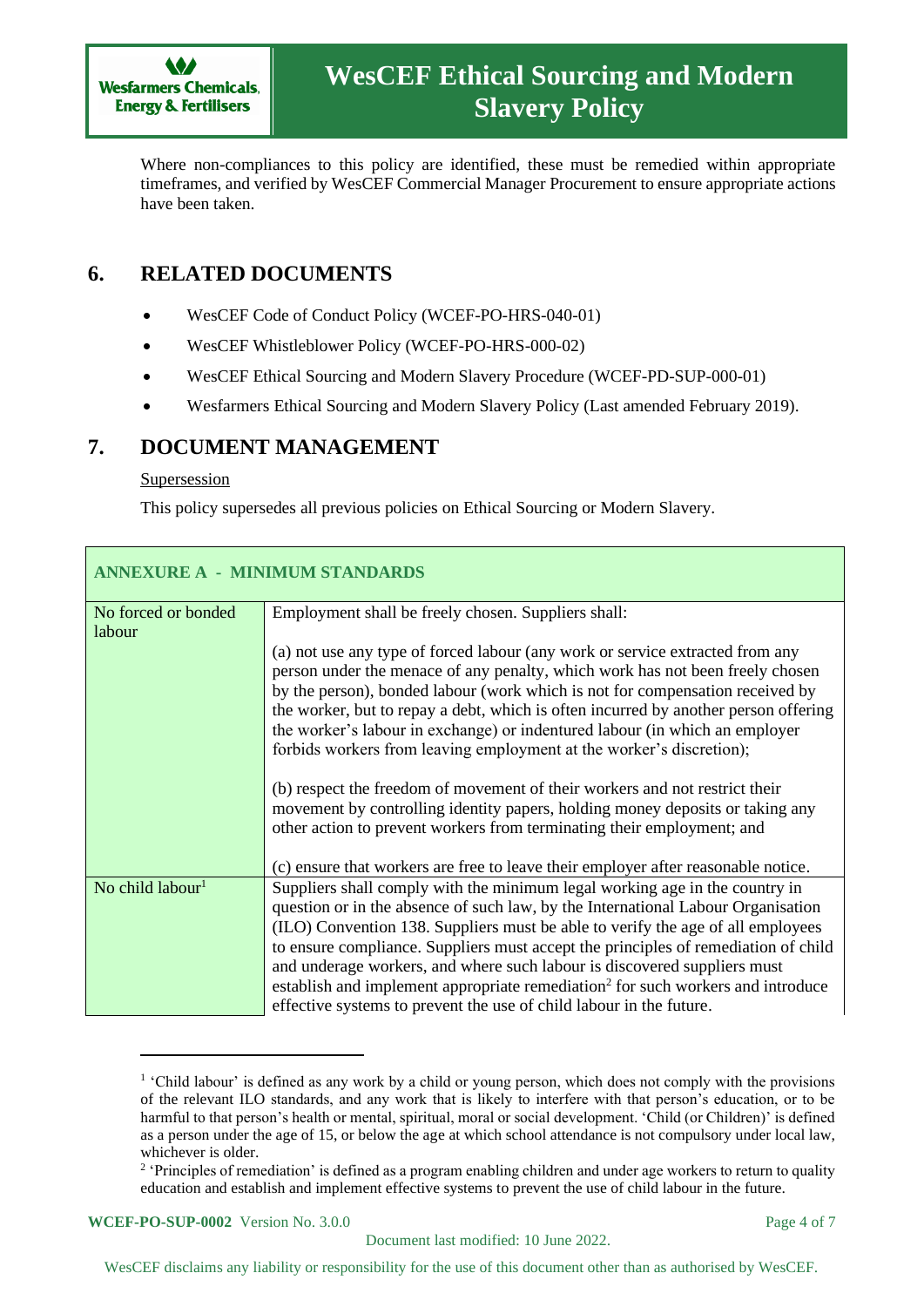

# **WesCEF Ethical Sourcing and Modern Slavery Policy**

| Wages, benefits, and   | Suppliers must comply at a minimum with all laws regulating local wages,                                                                                    |
|------------------------|-------------------------------------------------------------------------------------------------------------------------------------------------------------|
| transparent record     | overtime compensation and legally mandated benefits. Record keeping must be                                                                                 |
| keeping                | accurate and transparent. Workers must be provided with written and                                                                                         |
|                        | understandable information about their employment conditions before they enter                                                                              |
|                        | employment and about their wages for each pay period. Deductions from wages                                                                                 |
|                        | for disciplinary measures or any deductions from wages not provided for by law                                                                              |
|                        | shall not occur without the express permission of the worker concerned. All                                                                                 |
|                        | disciplinary measures should be recorded.                                                                                                                   |
| <b>Working</b> hours   | Working hours must comply with applicable local laws. Workers should not be                                                                                 |
|                        | required to work more than the maximum hours per week as stipulated by local                                                                                |
|                        | laws or in the absence of such law by the applicable ILO convention. Overtime                                                                               |
|                        | shall be agreed, shall not be excessive, shall not be requested on a regular basis                                                                          |
| No discrimination      | and shall be compensated as prescribed by applicable local laws.<br>All conditions of employment must be based on an individual's ability to do the         |
|                        | job, not on the basis of personal characteristics, such as gender, ethnic origin,                                                                           |
|                        | religion, age, disability, personal beliefs, marital status, sexual orientation, union                                                                      |
|                        | membership or political affiliation. Suppliers must ensure that they provide an                                                                             |
|                        | environment where their employees can work without distress or interference                                                                                 |
|                        | caused by harassment, discrimination or any other inappropriate workplace                                                                                   |
|                        | behaviour.                                                                                                                                                  |
| No harassment or       | Workers shall be treated with dignity and respect. In particular, suppliers will                                                                            |
| abuse                  | provide a workplace free from harassment, including physical, sexual, verbal or                                                                             |
|                        | visual behaviour that creates an offensive, hostile or intimidating environment.                                                                            |
| Freedom of association | Suppliers shall respect the rights of workers to lawfully associate or not to                                                                               |
| grievance mechanisms   | associate with groups of their choosing, as long as such groups are legal in the                                                                            |
| and recourse           | country of operation. Workers should have the right to join or form trade unions                                                                            |
|                        | of their choosing. Suppliers should not interfere with, obstruct or prevent                                                                                 |
|                        | legitimate related activities, such as collective bargaining. Workers are allowed to                                                                        |
|                        | select worker representatives. Representatives should not be discriminated against                                                                          |
|                        | and should have regular access to company management or appropriate process in                                                                              |
|                        | order to address grievances and other issues.                                                                                                               |
|                        | Suppliers must have a policy in place for workers to approach management on                                                                                 |
|                        | issues of concern, on their own or through worker representatives, confidentially.                                                                          |
| Working conditions     | Suppliers shall provide a safe and hygienic working environment that is without                                                                             |
|                        | risk to health, taking into consideration knowledge of the relevant industry and                                                                            |
|                        | any specific hazards. Workers shall receive adequate and regular training to                                                                                |
|                        | perform their jobs in a safe manner. Personal protective equipment and                                                                                      |
|                        | machinery safeguards shall be supplied, and workers trained in their use. Where                                                                             |
|                        | suppliers provide accommodation it shall be clean, safe and meet the basic needs                                                                            |
|                        | of workers. Workers will have access to clean toilet facilities, clean drinking                                                                             |
|                        | water and, where appropriate, sanitary facilities for food storage and preparation.                                                                         |
|                        | Workers have the right to refuse work that is unsafe.                                                                                                       |
| No bribery             | Bribes, favours, benefits or other similar unlawful or improper payments, in cash                                                                           |
|                        | or in kind, are strictly prohibited, whether given to obtain business or otherwise.                                                                         |
|                        | Suppliers shall keep accurate records of all payments made and received in cash                                                                             |
|                        | or in kind, for audit purposes.                                                                                                                             |
| Subcontracting         | Where sub-contracting is permitted, suppliers must have adequate processes in<br>place for properly managing sub-contracting to ensure that sub-contractors |
|                        | operate in accordance with this and any applicable divisional/business unit policy                                                                          |
|                        | and is undertaken strictly in accordance with the contract.                                                                                                 |
|                        |                                                                                                                                                             |

WesCEF disclaims any liability or responsibility for the use of this document other than as authorised by WesCEF.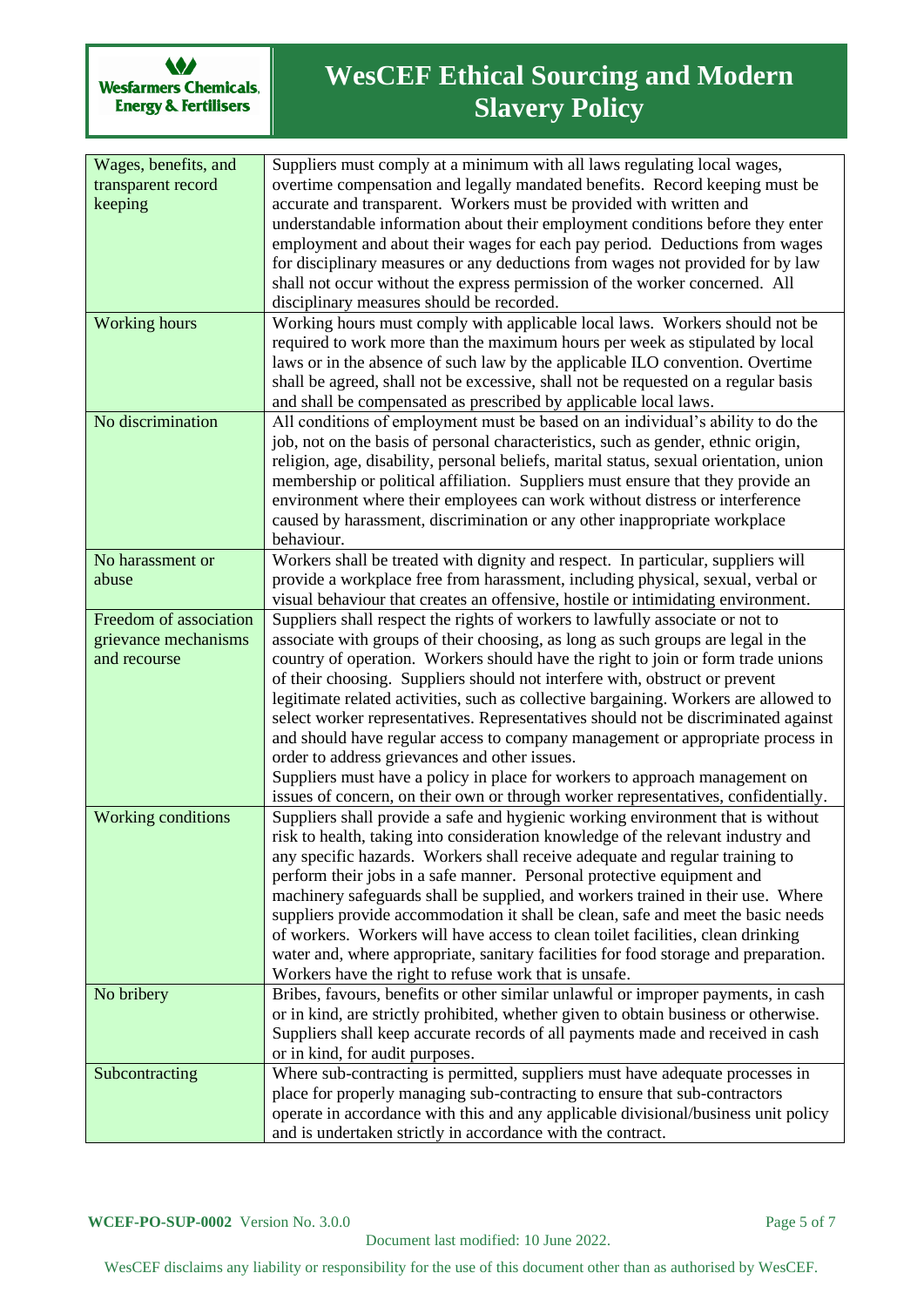

# **WesCEF Ethical Sourcing and Modern Slavery Policy**

| Environmental<br>compliance      | Suppliers shall comply with relevant local and national environmental protection<br>laws and will as far as practicably comply with international environmental<br>protection standards.<br>Suppliers warrant that supplied products are free from asbestos.<br>Suppliers warrant that silica is not used in abrasive blasting practices.                                                                                                                                         |
|----------------------------------|-----------------------------------------------------------------------------------------------------------------------------------------------------------------------------------------------------------------------------------------------------------------------------------------------------------------------------------------------------------------------------------------------------------------------------------------------------------------------------------|
| Animal welfare                   | Suppliers must ensure animals are treated humanely and with respect.                                                                                                                                                                                                                                                                                                                                                                                                              |
| Migrant workers                  | Migrant workers shall have the same entitlements as local workers as stipulated by<br>local law. Any commissions and other fees in connection with employment of<br>migrant workers must be covered by the employer. The employer must not require<br>the worker to surrender identification documents. Workers employed through a<br>third party agent or contractors are the responsibility of the suppliers, and are thus<br>covered by these Minimum Standards.               |
| Hiring and regular<br>employment | Suppliers must provide each worker with a clear, understandable labour contract<br>containing all legally required employment terms, entitlements and conditions. In<br>addition, where possible, suppliers should work towards providing permanent<br>employment for workers and avoid labour-only contracting arrangements,<br>consecutive short-term contracts, excessive piece-work or false apprenticeship<br>schemes to avoid obligations of regular employment to workers. |

WesCEF disclaims any liability or responsibility for the use of this document other than as authorised by WesCEF.